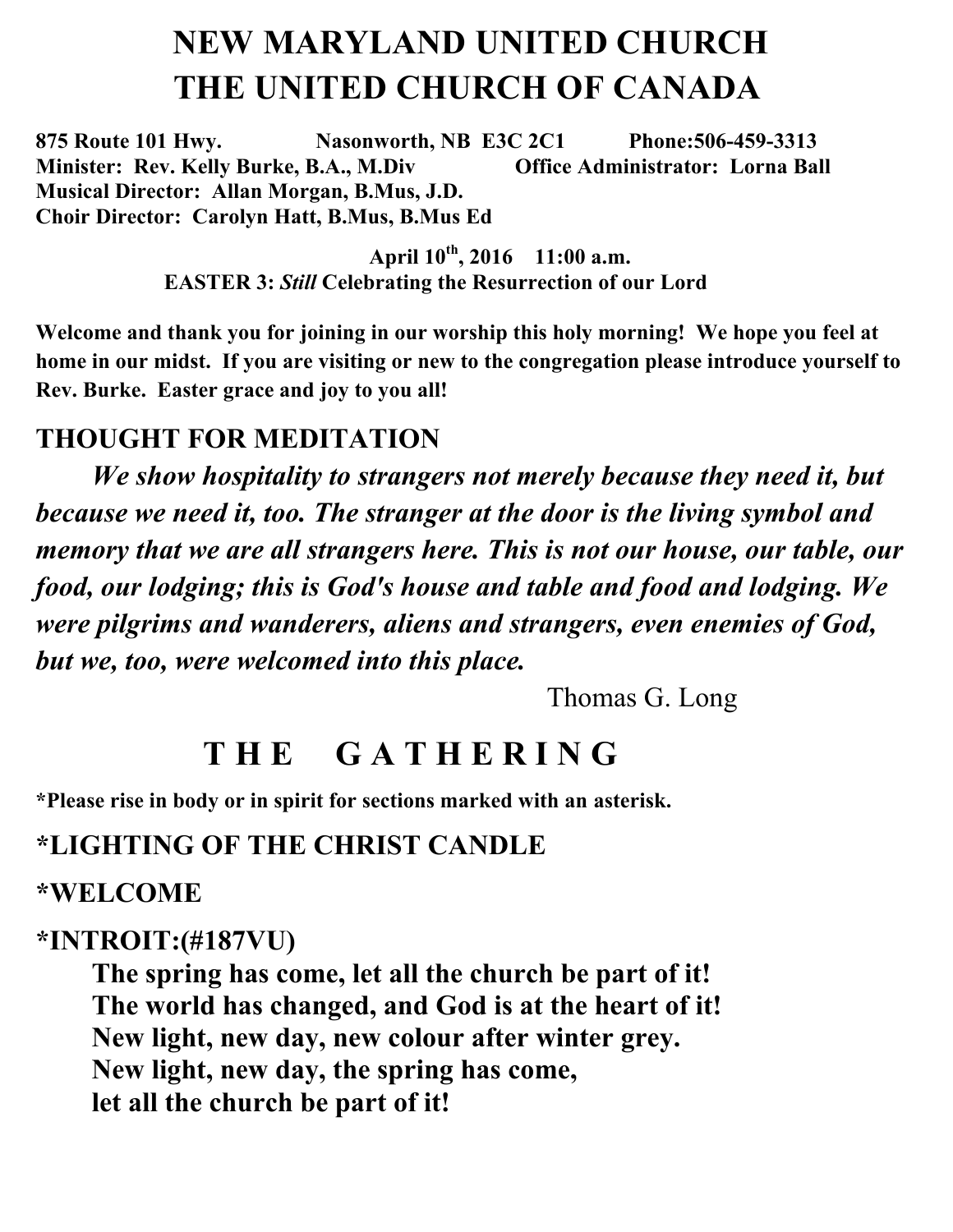**\*CALL TO WORSHIP** 

**Leader:** The joy of the Lord be with you. **People: And also with you.**

#### **\* HYMN #161 VU Welcome Happy Morning**

**OPENING PRAYER ENDING WITH THE LORD'S PRAYER: O God, with the glory of the Resurrection stirring within us, we gather as your Easter people. Fill us with your Spirit, with your life, with your hope, and with your love. This we pray in the name of the Risen Christ, saying: Our Father who art in heaven, Hallowed be thy name. Thy kingdom come, Thy will be done, On earth as it is in heaven. Give us this day our daily bread, And forgive us our trespasses, As we forgive those who trespass against us. And lead us not into temptation, But deliver us from evil, For thine is the kingdom, the power and the glory, For ever and ever. Amen.**

**CHILDREN'S HYMN #958 Halle, Halle, Halle TIME WITH THE CHILDREN CHILDREN'S HYMN #958 Halle, Halle, Halle**

## **T H E W O R D O F G O D**

**RESPONSIVE READING: Psalm 30 p.757 VU** 

**THE GOSPEL LESSON: Luke 24:13-35**

**ANTHEM:** *Grateful* **T.Tomaszek/S.Hart, arr.**

**SERMON:** *Christ Surprises Us in the Stranger's Guise*

**\*HYMN #182 VU Stay With Us Through The Night 2.**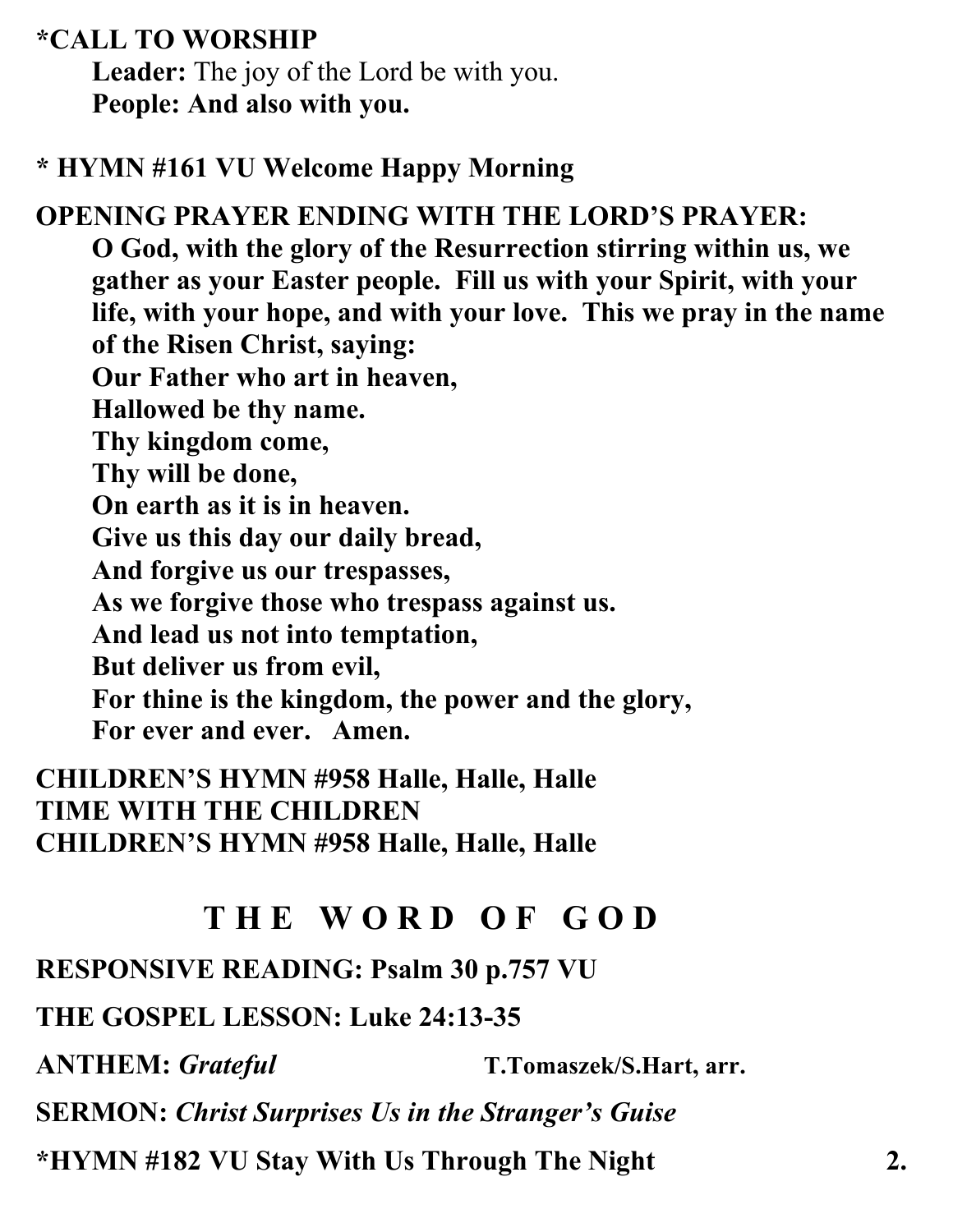### **T H E R E S P O N S E THE ANNOUNCEMENTS**

## **OFFERING & OFFERTORY (#179 VU)**

**Hallelujah, hallelujah, give thanks to the Risen Christ, Hallelujah, hallelujah, give praise to God's name. Spread the good news o'er all the earth, Jesus has died and is risen! Hallelujah, hallelujah, give thanks to the Risen Christ, Hallelujah, hallelujah, give praise to God's name.**

### **A CELTIC RESURRECTION PRAYER LITANY:**

The path we walk, O Christ, walk with us.

### **And hear our stories of pain and joy along the way.**  Protect us wherever we stay, and may we come to know the grace of hospitality received.

**And may we learn the grace of offering such gift:**  As the Ancients have taught us, let us place for the stranger:

**food in the eating place, and drink in the drinking place, and music in the listening place,** 

And in so doing, may our hearts burn within us.

**And in so doing, may we know your presence with us, Christ.**  For the Kingdom of God is not a destination,

### **but a way ever walked,**

and it is walked by those who meet the Risen Christ

### **as a stranger to be welcomed in!**

Amen!

## **\*HYMN #595 VU We Are Pilgrims On A Journey BENEDICTION**

# **CHORAL BLESSING**

**Amen (#974 VU) A-men! A-men! Hallelujah! A-men! A-men! A-men! Hallelujah! A-men A-men! A-men! Hallelujah! A-men 3.**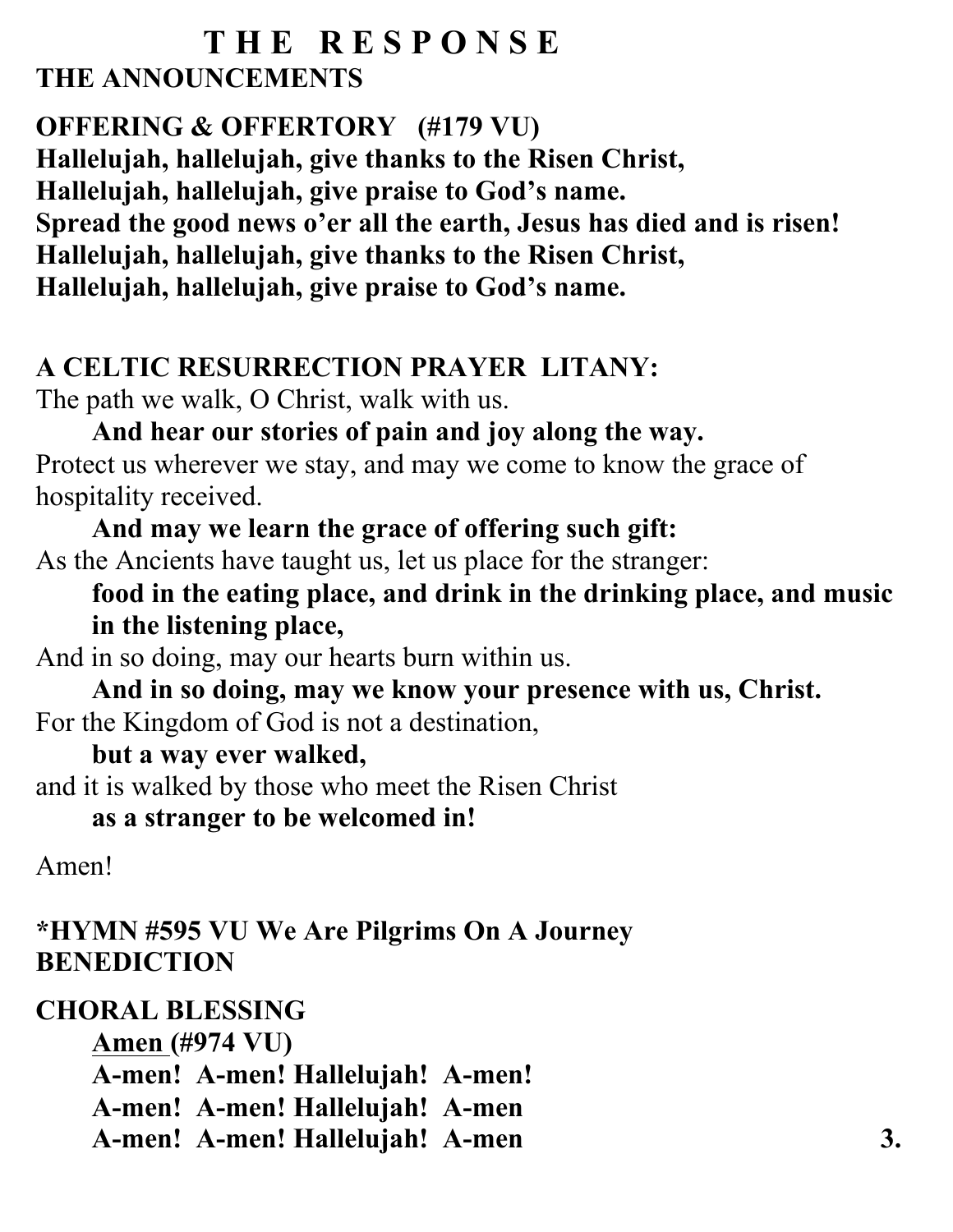# **ANNOUNCEMENTS**

**E-Mail: nmuc@nb.aibn.com Website: www.newmarylandunited.ca**

*If you know of someone in hospital please notify the Church. Please forward items of prayer and celebration to the Minister. For emergencies, you may call Rev. Burke at 470-9634.*

**Greeters This Week:** Brenda and Jonathan Charters **Tellers This Week:** Loraine Ward and Dorothy Webster **Trustees On Duty (Apr):** Jim Merrill and Ann Urquhart **Sunday School:** Deborah Knorr & Jenn Harris **Nursery:** Lorna Ball

## **LOOKING AHEAD:**

| Tue., Apr. $12^{\text{th}}$ - | 7:00 pm - Outreach Committee Meeting                                         |
|-------------------------------|------------------------------------------------------------------------------|
|                               | Wed., Apr. $13th$ - 1:00 pm - Quilters                                       |
|                               | 7:00 pm - U.C.W. Meeting (see below)                                         |
|                               | Thur., Apr.14 <sup>th</sup> - 10:00 am - Worship Committee Meeting           |
|                               | Sun., Apr. $17th$ - 11:00 am - Worship Service followed by Coffeetime        |
|                               | Mon., Apr. $18th$ - 8:00 am - Outreach – Christ Church Cathedral             |
|                               | Sat., Apr. $23^{rd}$ - 9:00 am - Outreach – F'ton Community Kitchen          |
| Tue., Apr. $26^{th}$ -        | 12:00 noon - U.C.W. Bridge Luncheon                                          |
|                               | Thur., Apr. 28 <sup>th</sup> - Woolastook Presbytery Meeting (Base Gagetown) |

**U.C.W.** will meet on **Wed., April 13th at 7 p.m.** in the home of Loraine Ward, 64 Kindle Court. New members would be very welcome. If you need a ride to the meeting or more info, please contact Dorothy at 457-9795.

**OUTREACH –** On the **3rd Monday of the month (Apr. 18)** the Outreach Committee of our Church volunteer at **Christ Church Cathedral** to offer sandwiches and fellowship to assist in their weekly outreach efforts.

On the **4th Saturday of every month**, **(Apr. 23)** NMUC sends people to the **Fredericton Community Kitchen**. From 9 am to 1 pm, we prepare and serve lunch for the clients.